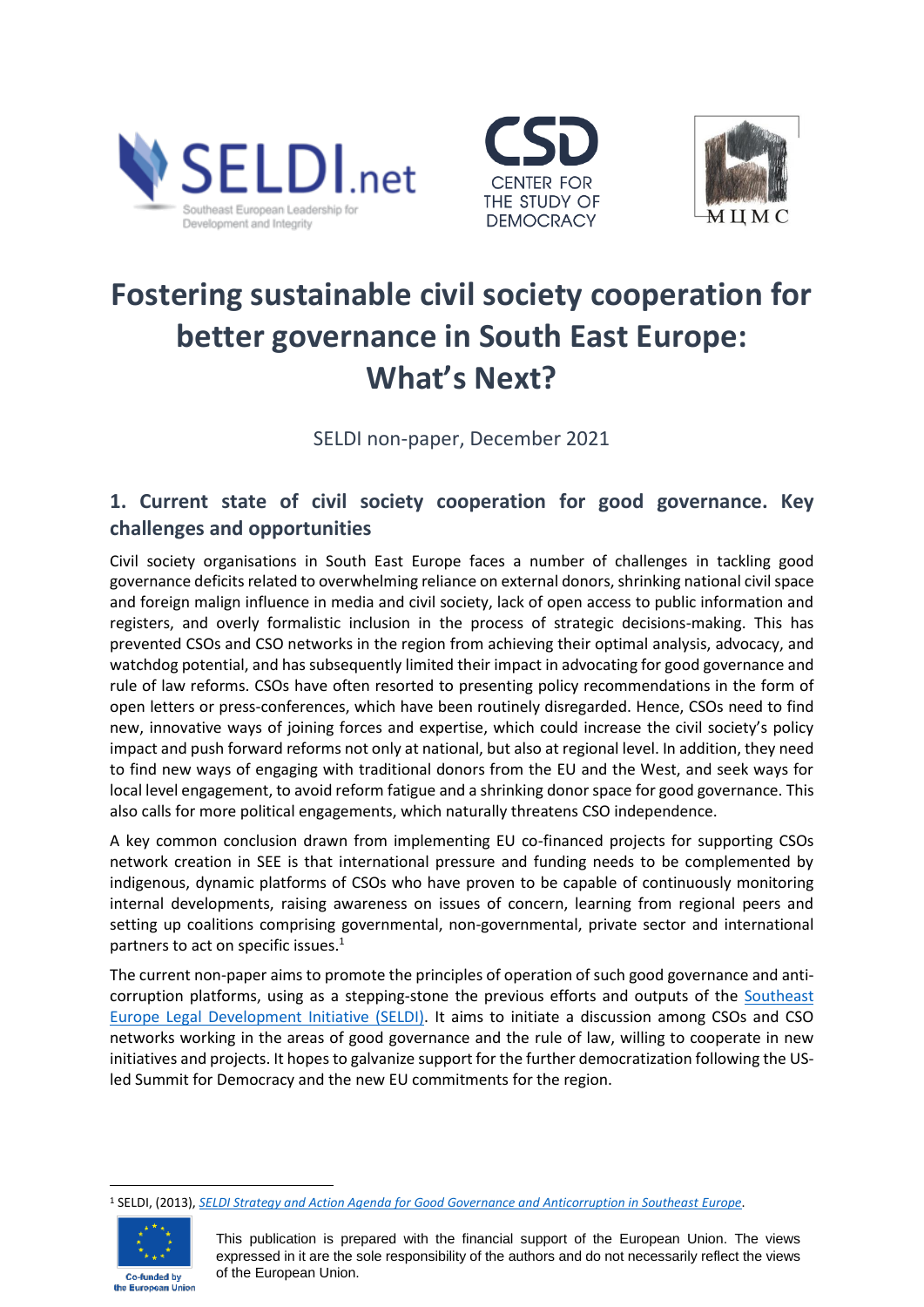## **2. How CSOs and CSO networks could cooperate more efficiently?**

Good governance is not a technical exercise, but requires a national climate of trust, civic and political responsibility – precisely the issues where CSOs have the most to contribute. Hence, there is the need to increase the capabilities of the CSOs to serve as watchdogs and to jointly engage government in anti-corruption reforms. This includes the ability to collect and collate primary information on the operation of government institutions, enhance CSOs skills in aggregating and empirically measuring the actual corruption situation, and through data analysis, engage in institutional evaluation and the formulation of policy reports.<sup>2</sup>

But how to achieve synergies in the multiple and diverse CSOs efforts? A first step could be to identify common traditional and newly emerging topics and areas of interest and potential future CSO partners that are willing to share their expertise.Several examples of topics of interest are provided in the figure below.





The next, more complex step would be for CSOs to pool their resources together, and develop a joint **holistic approach for cooperation at all stages** of the research, analytical and advocacy process, based on a set of diverse methodologies focusing on cross-cutting topics.

### **Figure 2. Possible synergies by type of activity**

1



For example, in the framework of a new initiative or a joint project, CSOs currently focused primarily on sending open letters to policy-makers or writing media / investigative articles, could upgrade their case-by-case approach by starting to utilize big data risk assessment methodologies and including

<sup>2</sup> SELDI, (2016). *[Civil Society Strategy and Joint Strategic Programme for Good Governance and Anti-Corruption in SEE 2020.](https://seldi.net/publications/reports/civil-society-strategy-and-joint-strategic-programme-for-good-governance-and-anti-corruption-in-see-2020/)*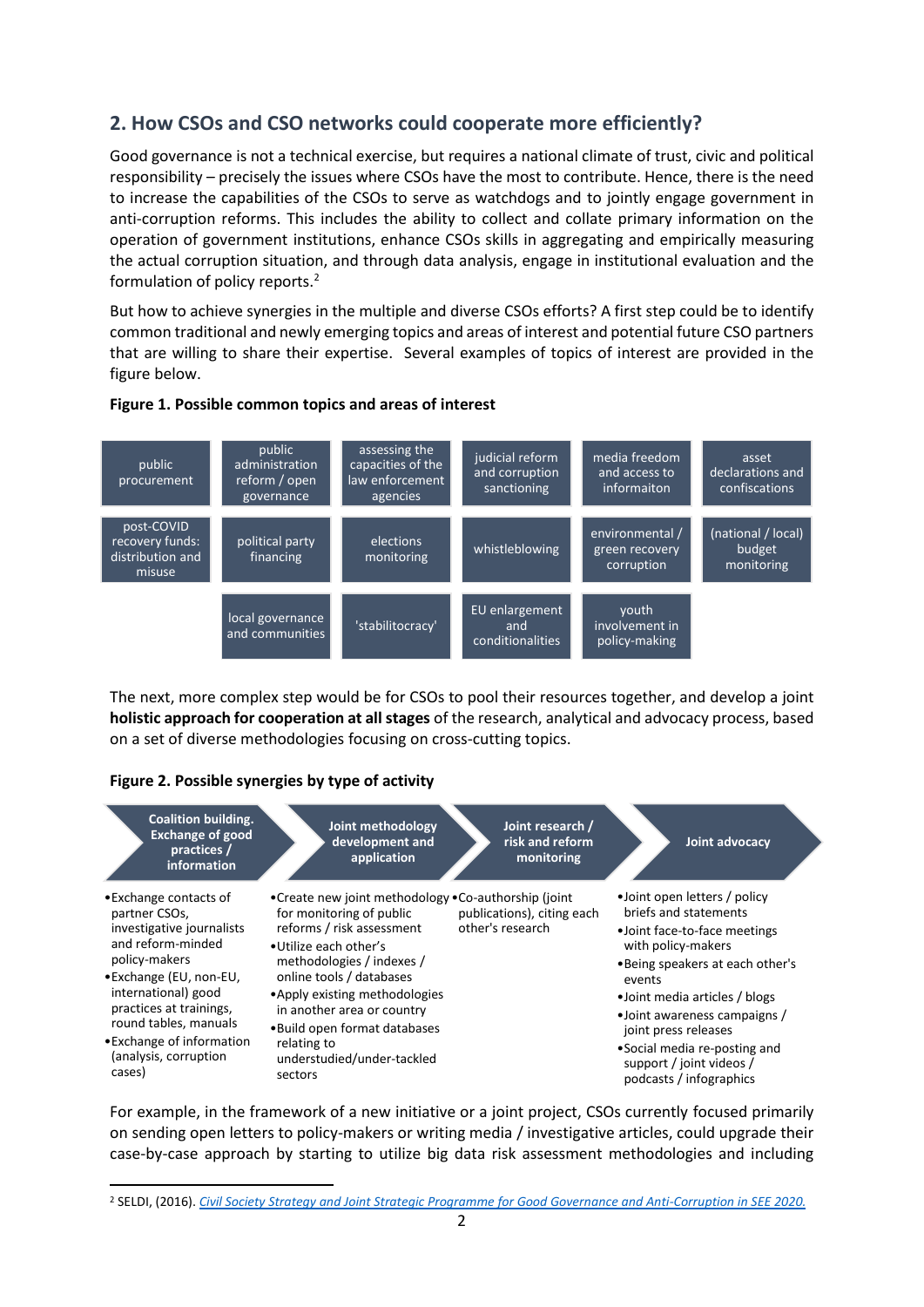issues at mezzo- and macro-level in their analysis. They could also develop capacities in corruption proofing of legal documents, monitoring of institutional reforms, and evaluating the activities of government programmes and policies. And vice-versa – CSOs focusing primarily on institutional and legal reforms could launch collaboration with investigative CSOs and media, and establish capacities in reporting on single cases of corruption or misconduct, thus expanding their media outreach. CSOs working solely on national issues could expand their research to neighboring countries and tap into the existing knowledge and best practices from EU and international partners, including UNODC, UNCAC, GRECO, OECD, the World Bank, U4 Anti-Corruption Resource Centre, the Regional Cooperation Council (RCC), the Regional Anticorruption Initiative (RAI), etc.

Thus, the way forward could be seen in the launch of new or the expansion of the existing multicountry coalitions, extending the geographical scope towards new countries or NUTS-2 regions, and involving additional CSOs in the implementation of innovative research methodologies or policy participation mechanisms.

#### **Figure 3. Possible synergies based on scope expansion**



## **3. Identifying efficient CSO-state cooperation mechanisms**

CSOs are engaged in a delicate balancing  $act - to$  reconcile cooperation with government while performing their independent watchdog function. In most cases, whenever CSOs get involved in the advancement of anticorruption legislation it is mostly the result of their own initiative and advocacy, rather than any demand from government. Mechanisms for engaging civil society – even where they exist – often remain a formality or seek to co-opt national CSOs in portraying a more positive image abroad. More often than not, CSOs inputs get rejected by policy makers without satisfactory explanation, while those that do get accepted are predominantly of technical nature. $3$ 

At the same time, reducing corruption requires relevant institution-building measures and creating the social preconditions for establishing the rule of law. In that context, CSOs in the region can contribute by triangulating their efforts through finding a **common platform with reformist minded local politicians and state institutions** and regional, European and international stakeholders to work on

1

<sup>3</sup> SELDI, (2020), *[Western Balkans 2020: State-Capture Risks and Policy Reforms](https://seldi.net/publications/western-balkans-2020-state-capture-risks-and-policy-reforms/)*.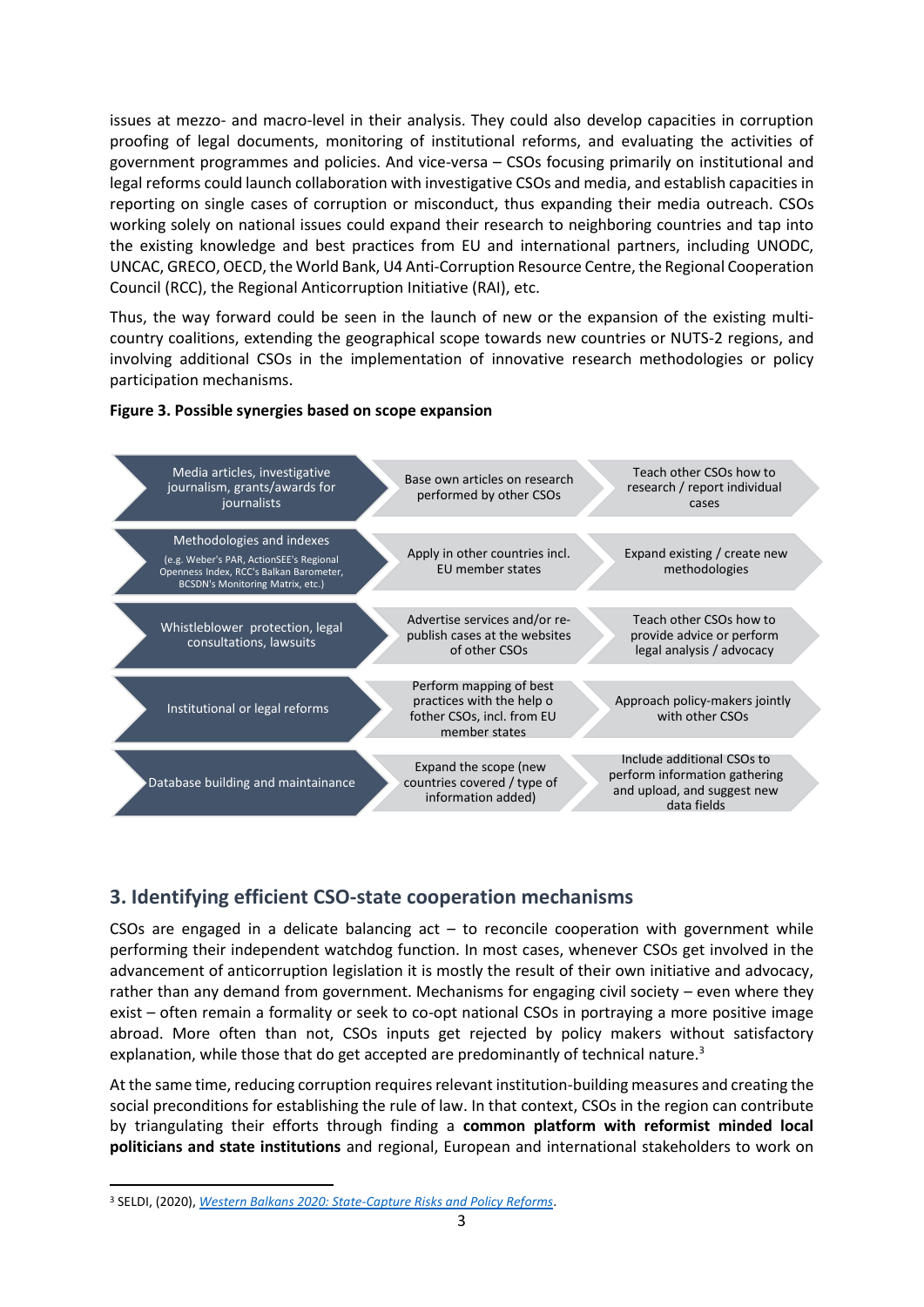anti-corruption monitoring, prevention, and prosecution. Some examples of CSO-state cooperation mechanisms that could be jointly utilized, are presented at the figure below.





### **4. Next steps**

During the suggested **brainstorming workshop**, the participants will identify opportunities for joint future activities, projects and initiatives, including the internal transfer of expertise and knowledge on improving governance in SEE. They will discuss and select the most appropriate joint research topics, agree on new methodology development, identify possibility for application of existing research methodologies by other CSOs or in other countries, and interested CSOs or networks will sign a Memorandum of Understanding for cooperation with the SELDI anti-corruption initiative. The main types of sources providing financial assistance for joint projects and initiatives are presented at the figure below.

#### **Figure 5. Possible sources for seeking financial assistance for joint projects**